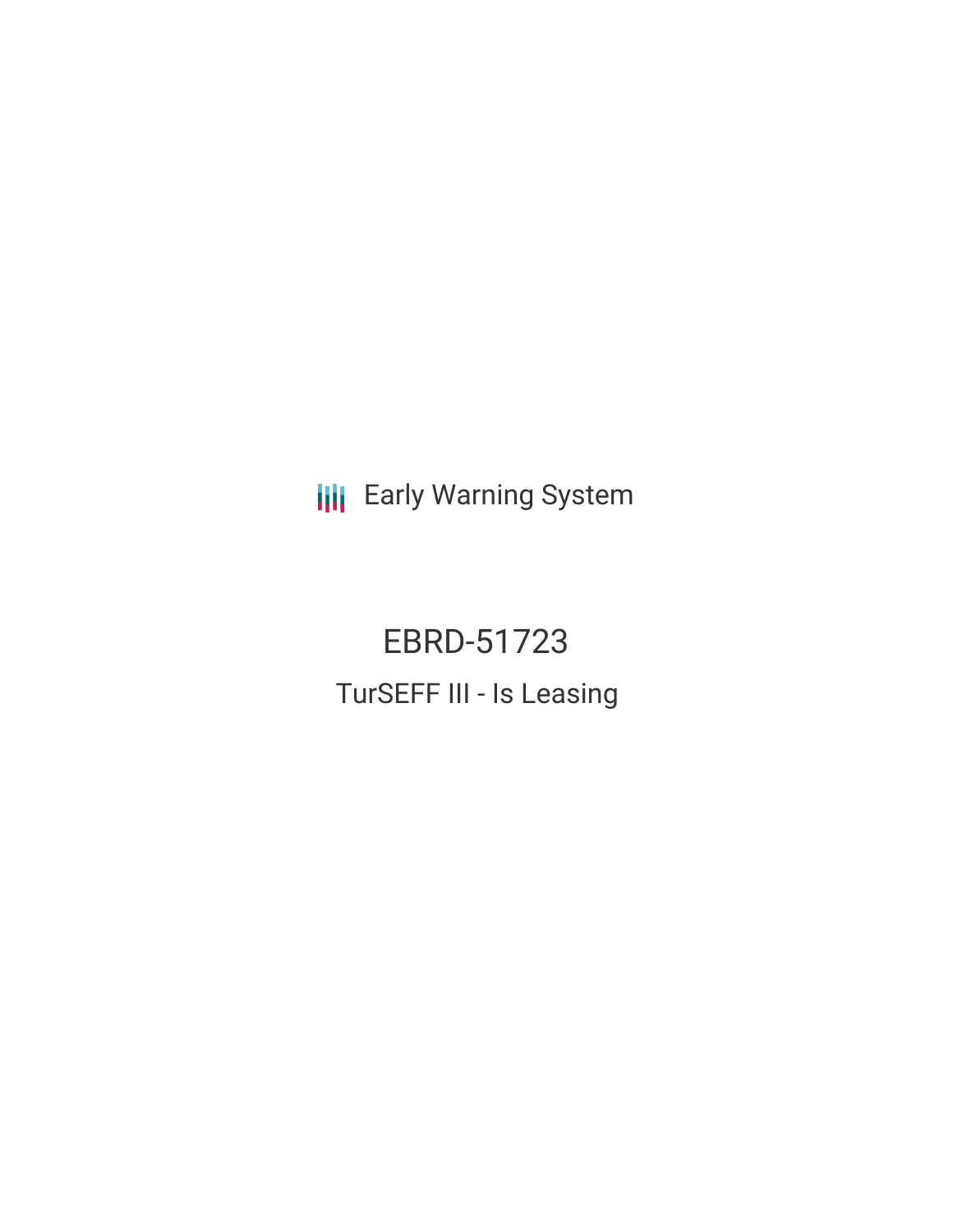

## **Quick Facts**

| <b>Countries</b>               | Turkey                                                  |
|--------------------------------|---------------------------------------------------------|
| <b>Financial Institutions</b>  | European Bank for Reconstruction and Development (EBRD) |
| <b>Status</b>                  | Approved                                                |
| <b>Bank Risk Rating</b>        | FI                                                      |
| <b>Voting Date</b>             | 2021-01-13                                              |
| <b>Borrower</b>                | Is Finansal Kiralama A.S.                               |
| <b>Sectors</b>                 | Energy, Finance                                         |
| <b>Investment Type(s)</b>      | Loan                                                    |
| <b>Investment Amount (USD)</b> | $$48.65$ million                                        |
| <b>Project Cost (USD)</b>      | $$48.65$ million                                        |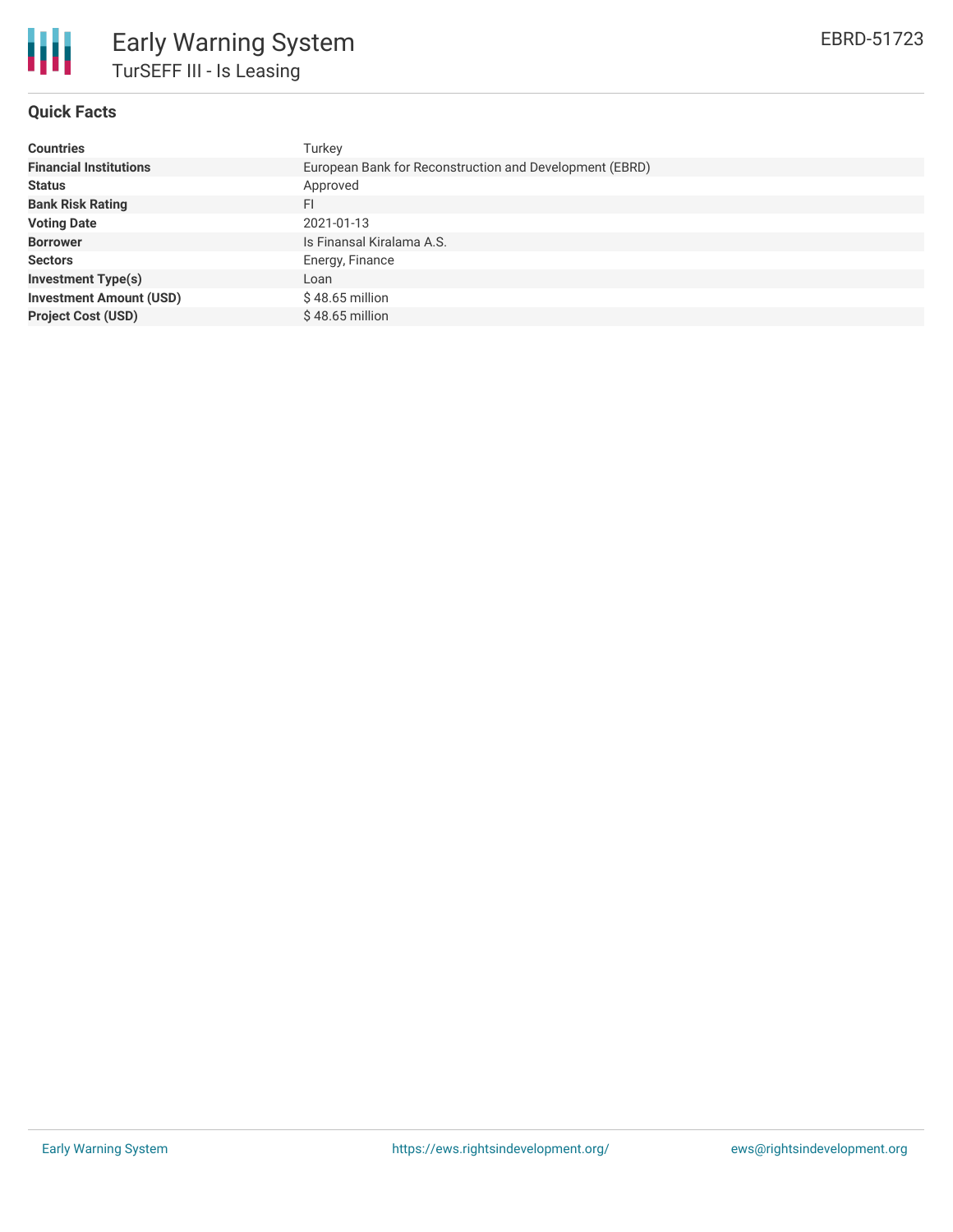

# **Project Description**

According to the Bank's website, the project provides funding to Is Leasing to provide loans to eligible companies to finance resource efficiency and small scale renewable energy investments.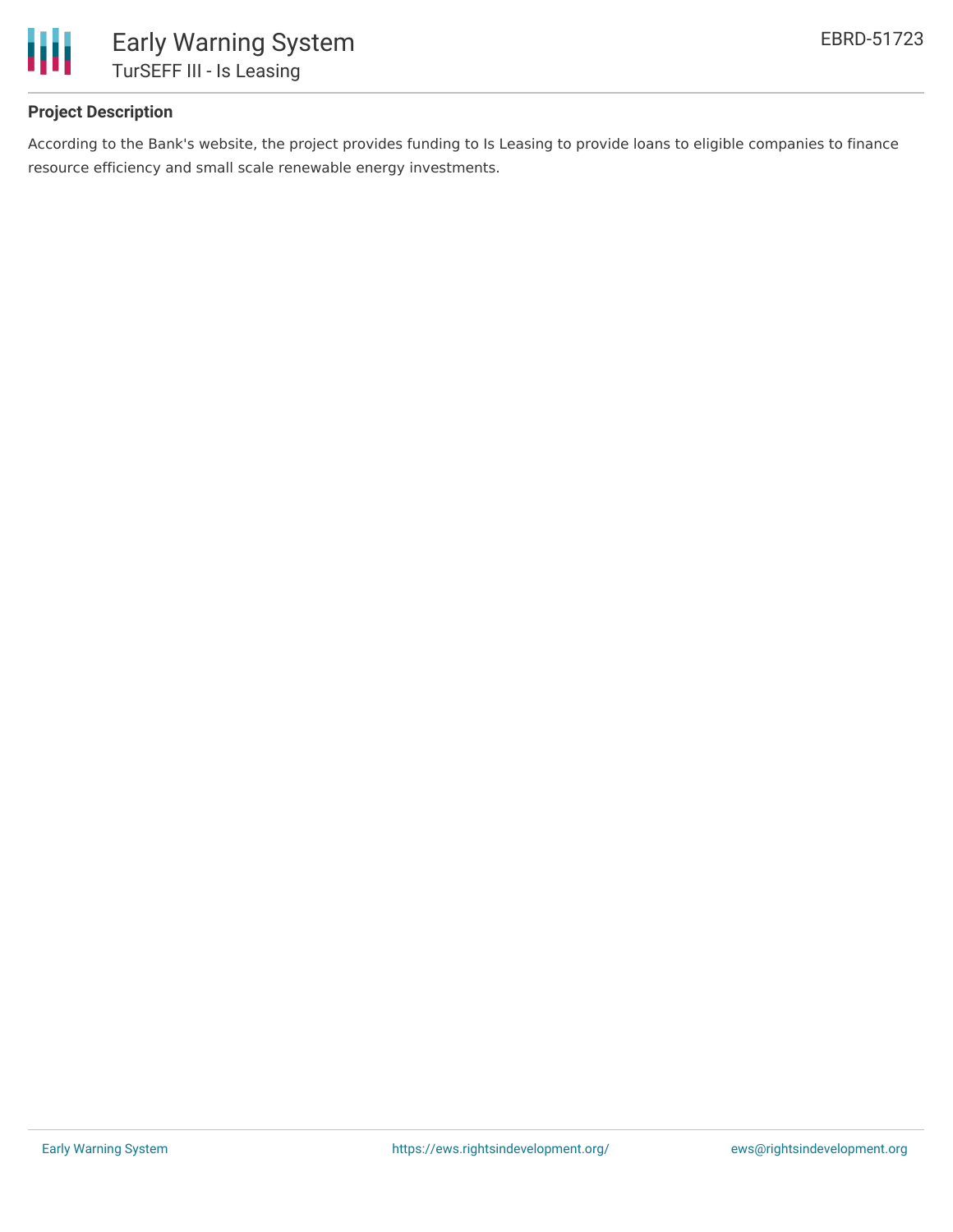#### **Investment Description**

European Bank for Reconstruction and Development (EBRD)

#### **Financial Intermediary**

Financial Intermediary: A commercial bank or financial institution that receives funds from a development bank. A financial intermediary then lends these funds to their clients (private actors) in the form of loans, bonds, guarantees and equity shares. Financial intermediaries include insurance, pension and equity funds. The direct financial relationship is between the development bank and the financial intermediary.

Is Finansal [Kiralama](file:///actor/3839/) A.S. (Is Leasing) (Financial Intermediary) **is owned by** Turkiye Is Bankasi Anonim Sirketi [\(Isbank\)](file:///actor/174/)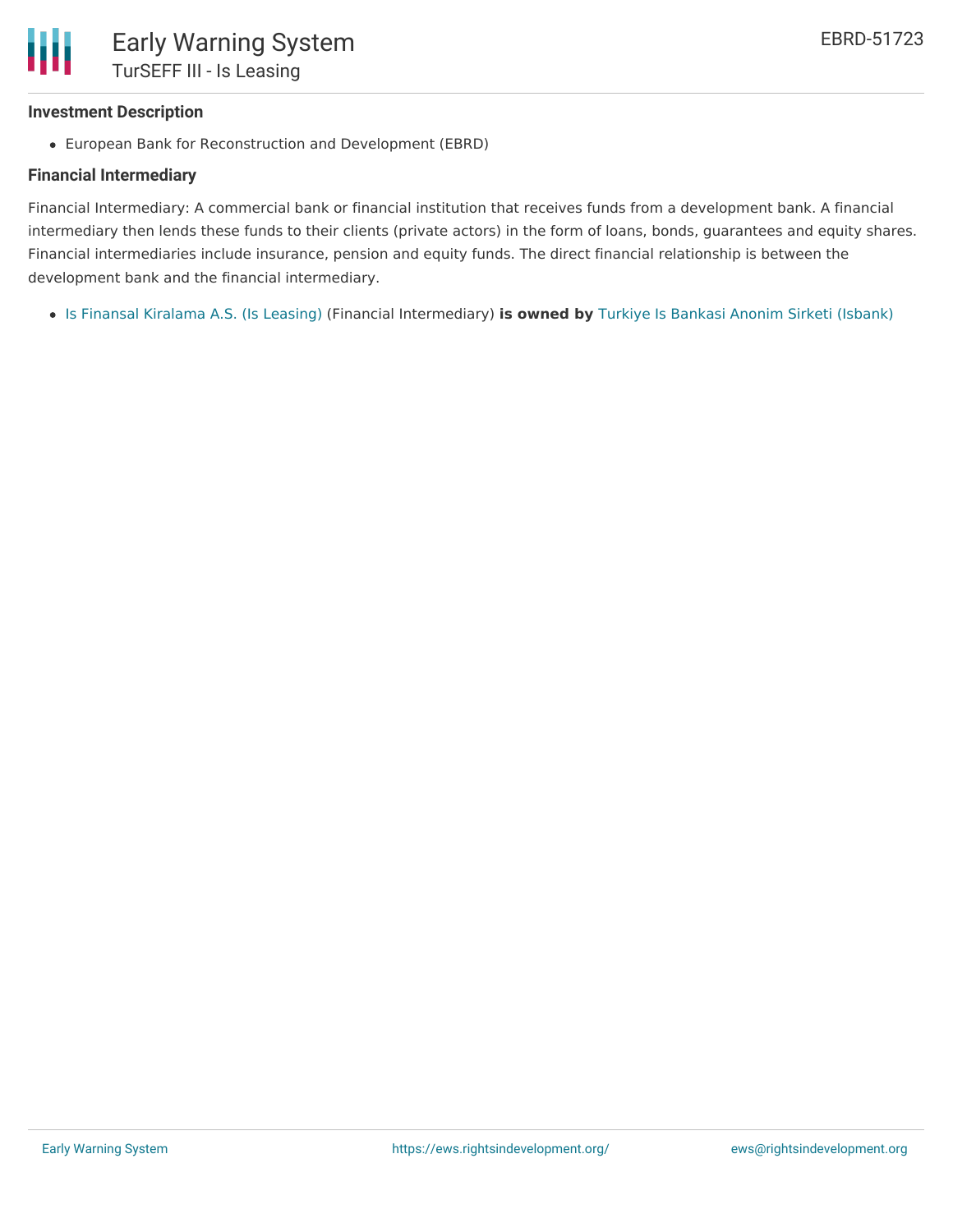

## **Private Actors Description**

Is Leasing is a joint stock leasing company incorporated in Turkey. It is the second largest leasing company in Turkey. IsBank and TSKB are the two parents of the company with 30.4% and 29.5% shares respectively.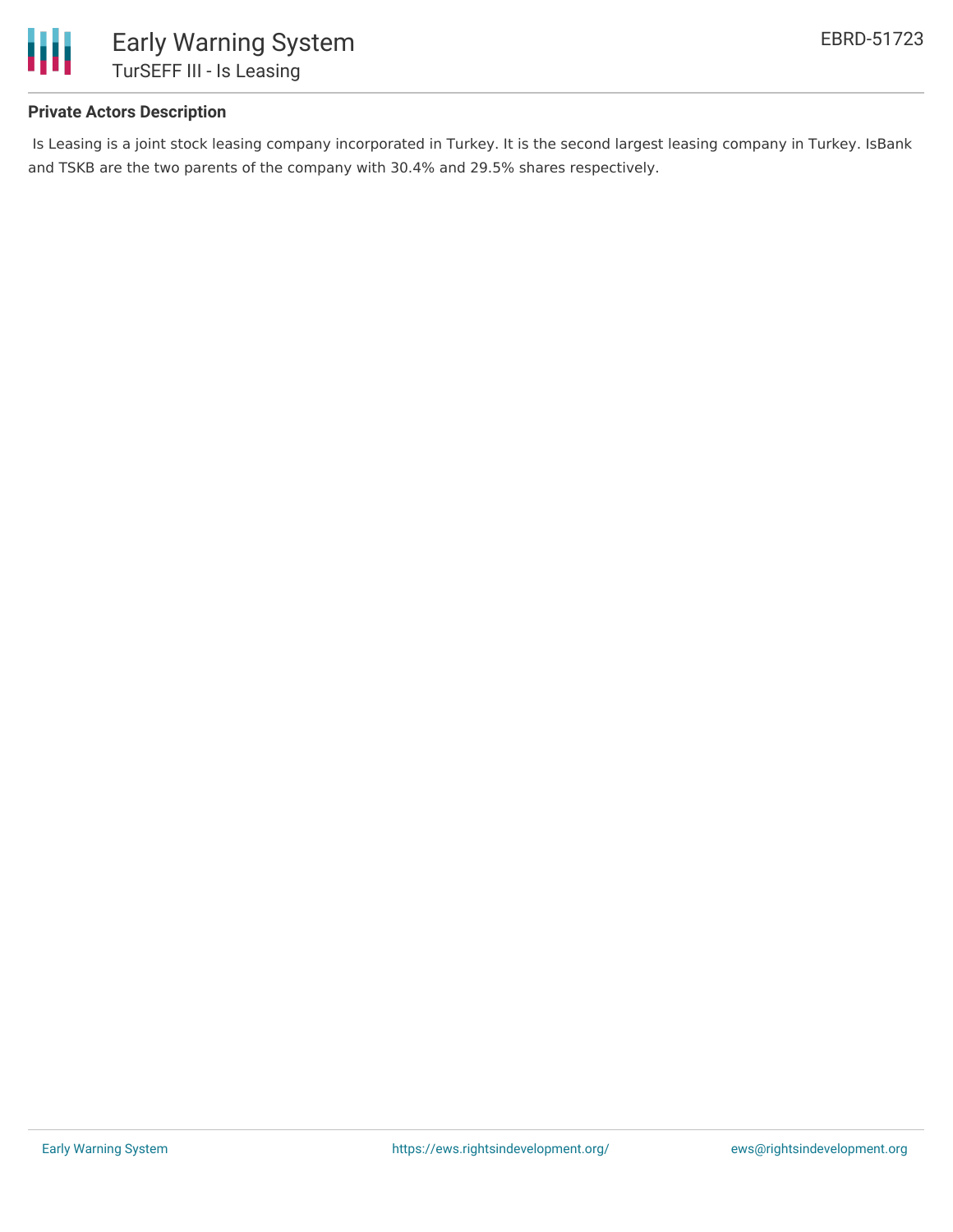## **Contact Information**

PROJECT CONTACT INFORMATION

Eralp Ersoy eralpersoy@isleasing.com.tr +90 212 350 74 50 +90 212 350 74 95 http://www.isleasing.com.tr Is Kuleleri Kule 1 Kat: 6 4. Levent 34330 ISTANBUL

#### ACCESS TO INFORMATION

You can request information by emailing: accessinfo@ebrd.com or by using this electronic form: https://www.ebrd.com/eform/information-request

#### ACCOUNTABILITY MECHANISM OF EBRD

The Project Complaint Mechanism (PCM) is the independent complaint mechanism and fact-finding body for people who have been or are likely to be adversely affected by an European Bank for Reconstruction and Development (EBRD)-financed project. If you submit a complaint to the PCM, it may assess compliance with EBRD's own policies and procedures to prevent harm to the environment or communities or it may assist you in resolving the problem that led to the complaint through a dialogue with those implementing the project. Additionally, the PCM has the authority to recommend a project be suspended in the event that harm is imminent.

You can contact the PCM at: pcm@ebrd.com or you can submit a complaint online using an online form at: http://www.ebrd.com/eform/pcm/complaint\_form?language=en

You can learn more about the PCM and how to file a complaint at: http://www.ebrd.com/work-with-us/project-finance/projectcomplaint-mechanism.html